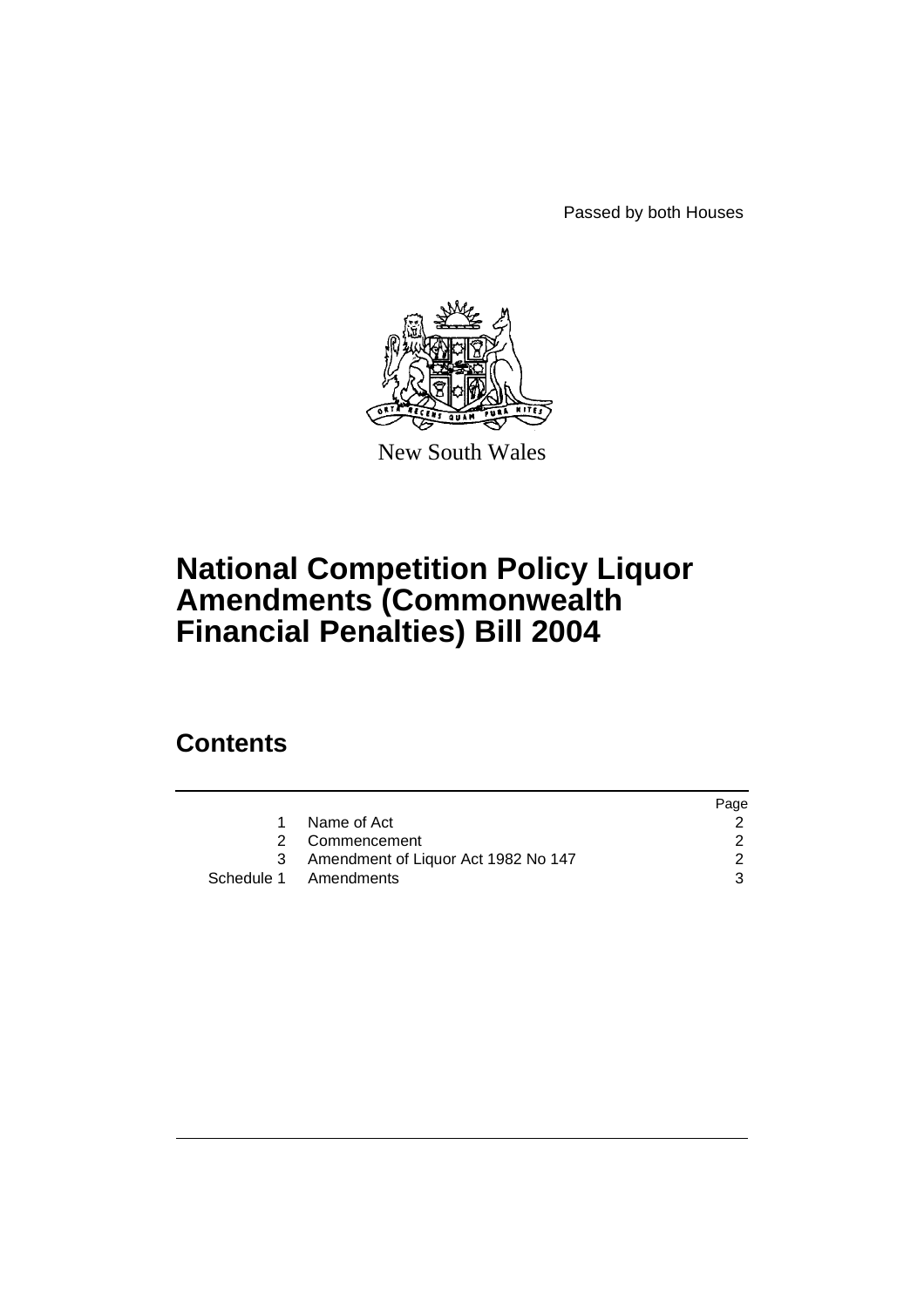*I certify that this PUBLIC BILL, which originated in the LEGISLATIVE ASSEMBLY, has finally passed the LEGISLATIVE COUNCIL and the LEGISLATIVE ASSEMBLY of NEW SOUTH WALES.*

> *Clerk of the Legislative Assembly. Legislative Assembly, Sydney, , 2004*



New South Wales

## **National Competition Policy Liquor Amendments (Commonwealth Financial Penalties) Bill 2004**

Act No , 2004

An Act to amend the *Liquor Act 1982* in connection with Commonwealth financial penalties arising from National Competition Policy reviews.

*I have examined this Bill, and find it to correspond in all respects with the Bill as finally passed by both Houses.*

*Chairman of Committees of the Legislative Assembly.*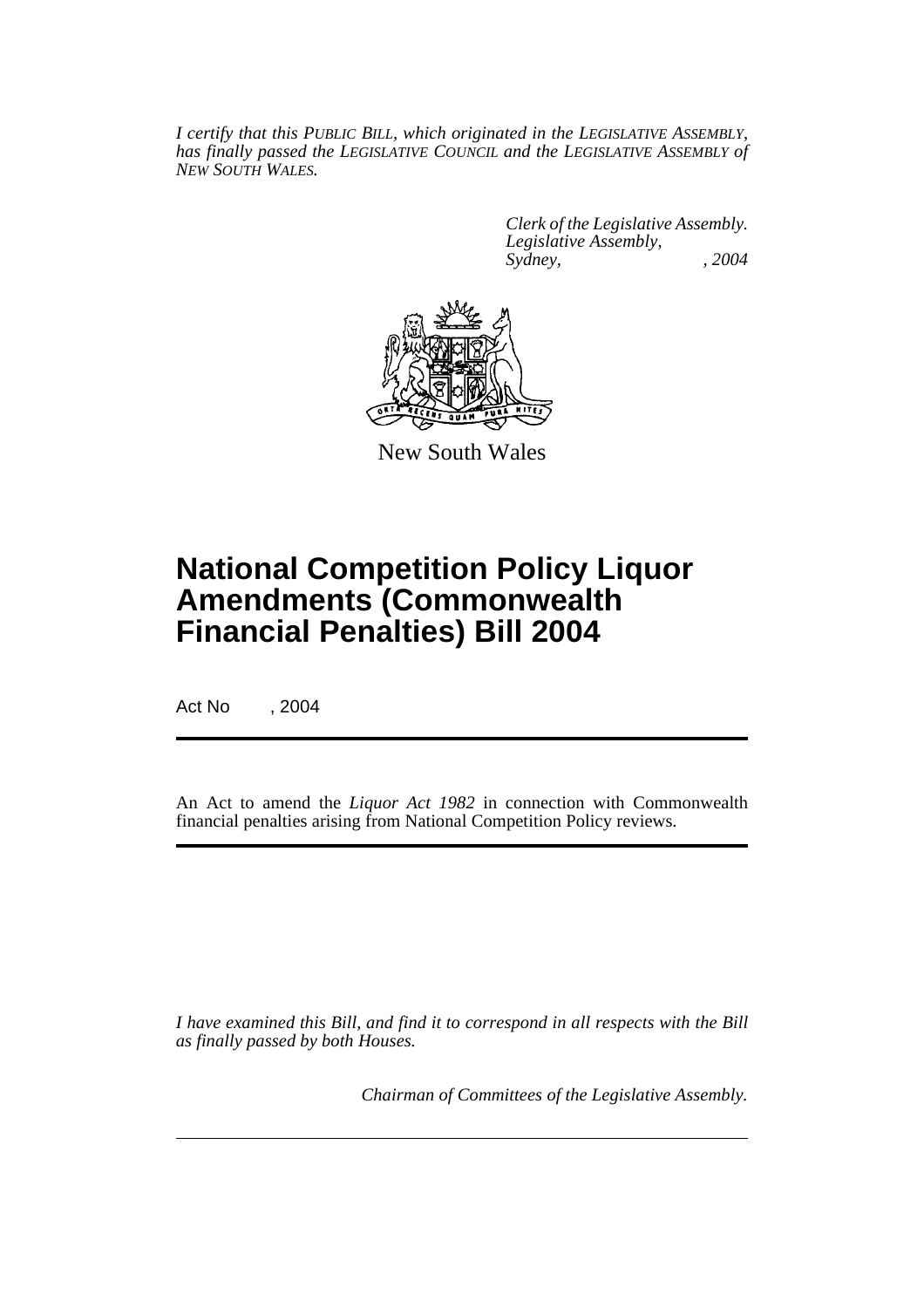#### **The Legislature of New South Wales enacts:**

## **1 Name of Act**

This Act is the *National Competition Policy Liquor Amendments (Commonwealth Financial Penalties) Act 2004*.

#### **2 Commencement**

This Act commences on 1 August 2004, unless sooner commenced by proclamation.

### **3 Amendment of Liquor Act 1982 No 147**

The *Liquor Act 1982* is amended as set out in Schedule 1.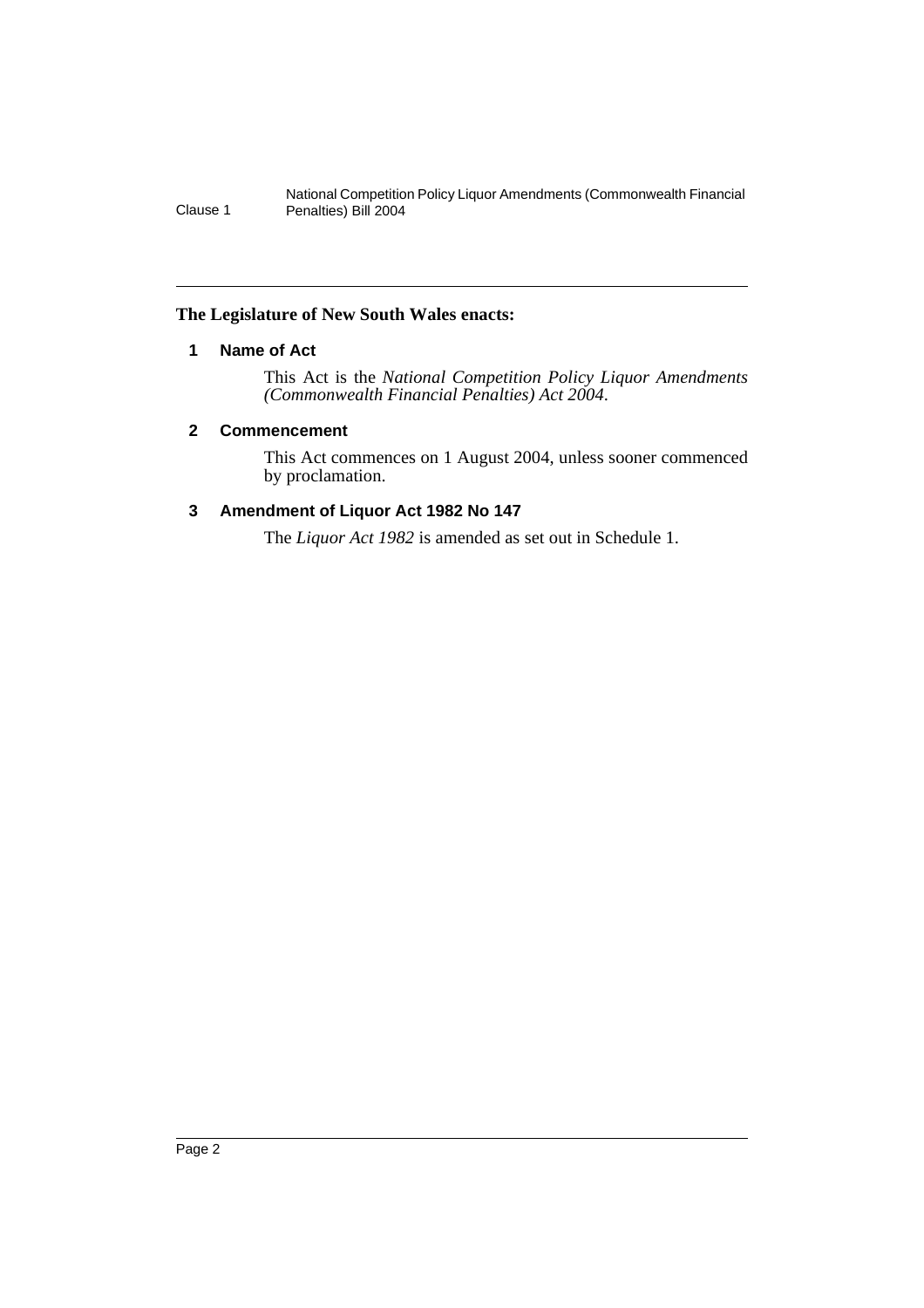Amendments **Schedule 1** and the set of the set of the set of the set of the set of the set of the set of the set of the set of the set of the set of the set of the set of the set of the set of the set of the set of the set

(Section 3)

## **Schedule 1 Amendments**

**[1] Section 19A Duration of licences**

Insert "56B, 56C or" after "section" in section 19A (3).

- **[2] Section 36 Restrictions on liquor licence applications** Omit section 36 (6).
- **[3] Section 45 Grounds of objection**

Omit "(2), (2AA)," from section 45 (1) (c).

## **[4] Section 45 (2)**

Omit the subsection.

**[5] Section 45 (4)**

Omit ", (2)".

**[6] Section 45 (4) (c)**

Omit the paragraph.

# **[7] Section 47 Grant of application is discretionary in certain cases**

Omit ", (2)" from section 47 (1).

### **[8] Section 49C Grant of off-licence (retail)**

Omit "convenience store or service station" from section 49C (2).

Insert instead "general store".

## **[9] Section 49C (2A)**

Insert after section 49C (2):

(2A) An application for, or to remove, an off-licence to sell liquor by retail that relates to a service station may not be granted in any circumstances.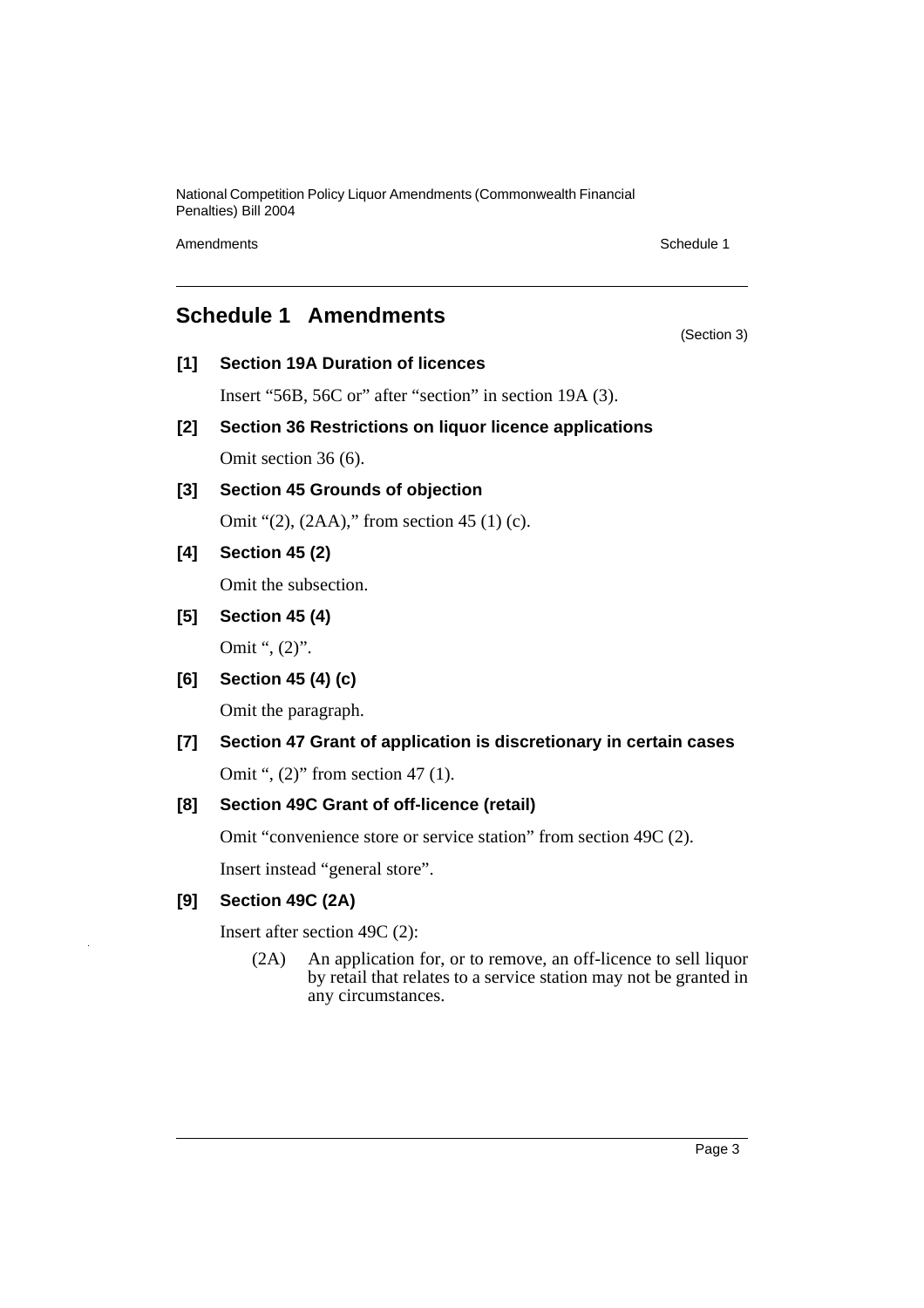Schedule 1 Amendments

#### **[10] Section 49C (3)**

Omit the subsection. Insert instead:

(3) In this section:

*general store* means a convenience store, mixed business shop, corner shop or milk bar that has a retail floor area of not more than 240 square metres and that is used for the purpose of selling, exposing or offering for sale by retail principally groceries, smallgoods or associated small items.

*service station* means a building or place used primarily for the fuelling of motor vehicles involving the sale by retail of petrol, oil or other petroleum products.

#### **[11] Section 56 Fee for grant of licence**

Omit "the fee fixed by the Board for the licence" from section 56 (1) (a).

Insert instead "the fee prescribed by the regulations or determined in accordance with the regulations".

#### **[12] Section 56 (1) (b)**

Omit "such fee as is fixed by the Board for the licence".

Insert instead "the fee prescribed by the regulations or determined in accordance with the regulations".

#### **[13] Section 56 (2)**

Omit the subsection.

#### **[14] Section 56 (4)**

Omit "(except paragraphs (a) and (b)) or (3) prescribe".

Insert instead ", prescribe".

#### **[15] Section 56C**

Insert after section 56B:

#### **56C Annual fee for hotelier's licence or off-licence (retail)**

(1) A fee prescribed by, or determined in accordance with, the regulations is payable in respect of a hotelier's licence or an off-licence to sell liquor by retail.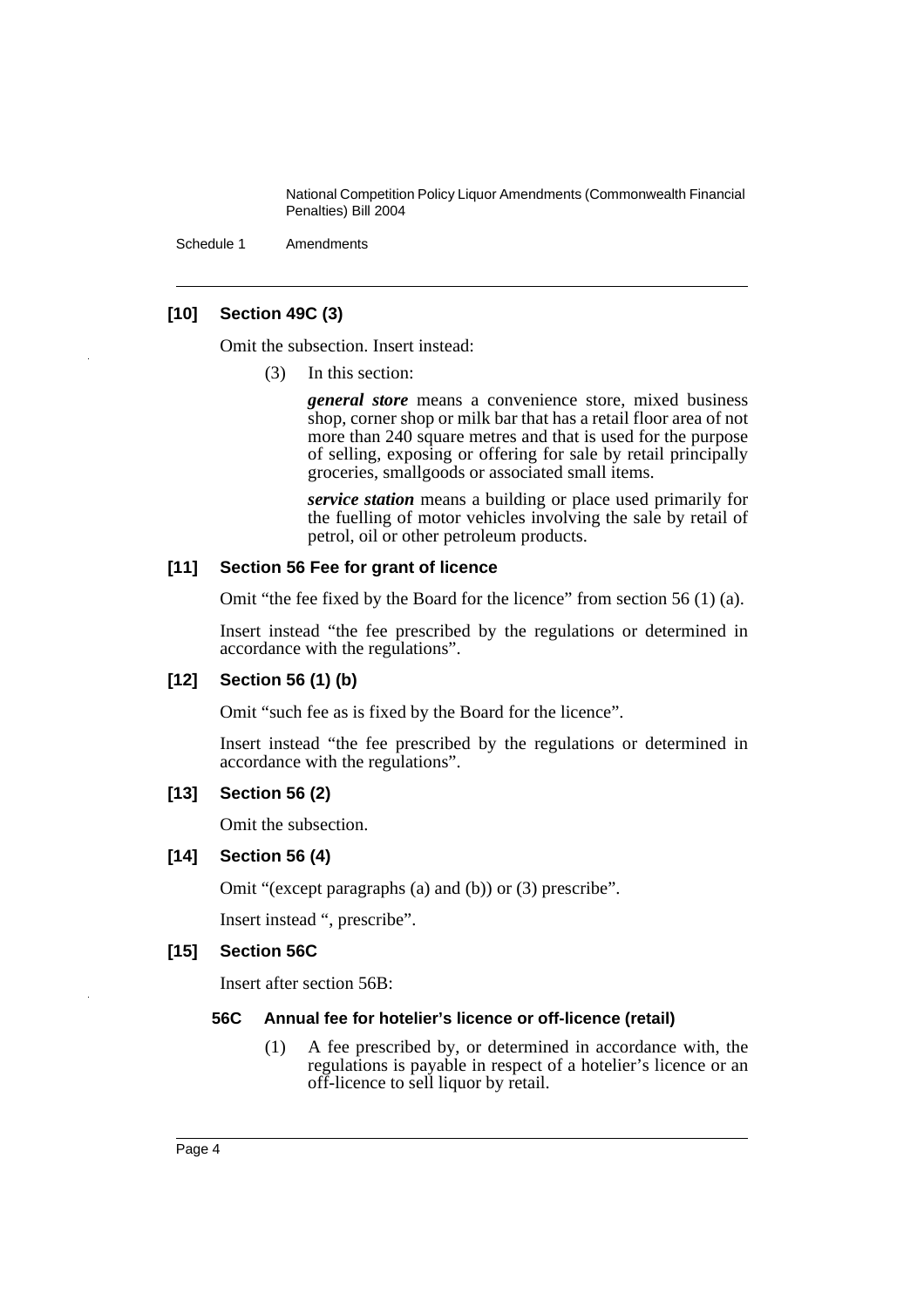Amendments **Schedule 1** and the set of the set of the set of the set of the set of the set of the set of the set of the set of the set of the set of the set of the set of the set of the set of the set of the set of the set

- (2) The fee must be paid within the period of 21 days after 31 July in each calendar year for which the licence is in force. The licence is cancelled if the fee is not paid within that 21-day period.
- (3) The regulations may provide for exemptions with respect to the payment of fees under this section.
- (4) An application may be made to the court for the reinstatement of a hotelier's licence, or an off-licence to sell liquor by retail, that has been cancelled by the operation of this section. An application for reinstatement of a licence may only be made within 2 months after the cancellation of the licence.
- (5) The court may order reinstatement of the licence but only if satisfied that there is a reasonable explanation for the failure to pay the fee that resulted in cancellation of the licence.
- (6) The reinstatement of a licence does not take effect until the unpaid fee is paid.

#### **[16] Section 57 Removal of hotelier's licence or off-licence (retail)**

Omit section 57 (4).

#### **[17] Part 3, Division 6A**

Insert after Division 6:

### **Division 6A Social impact assessment process**

#### **62B Application of Division**

- (1) This Division applies to an application (referred to in this Division as a *relevant application*) for the grant or removal of:
	- (a) a hotelier's licence, or
	- (b) an off-licence to sell liquor by retail.
- (2) A reference in this Division to the premises to which a relevant application relates is, in the case of the removal of the licence concerned, a reference to the premises to which, if the application were granted, the licence would be removed.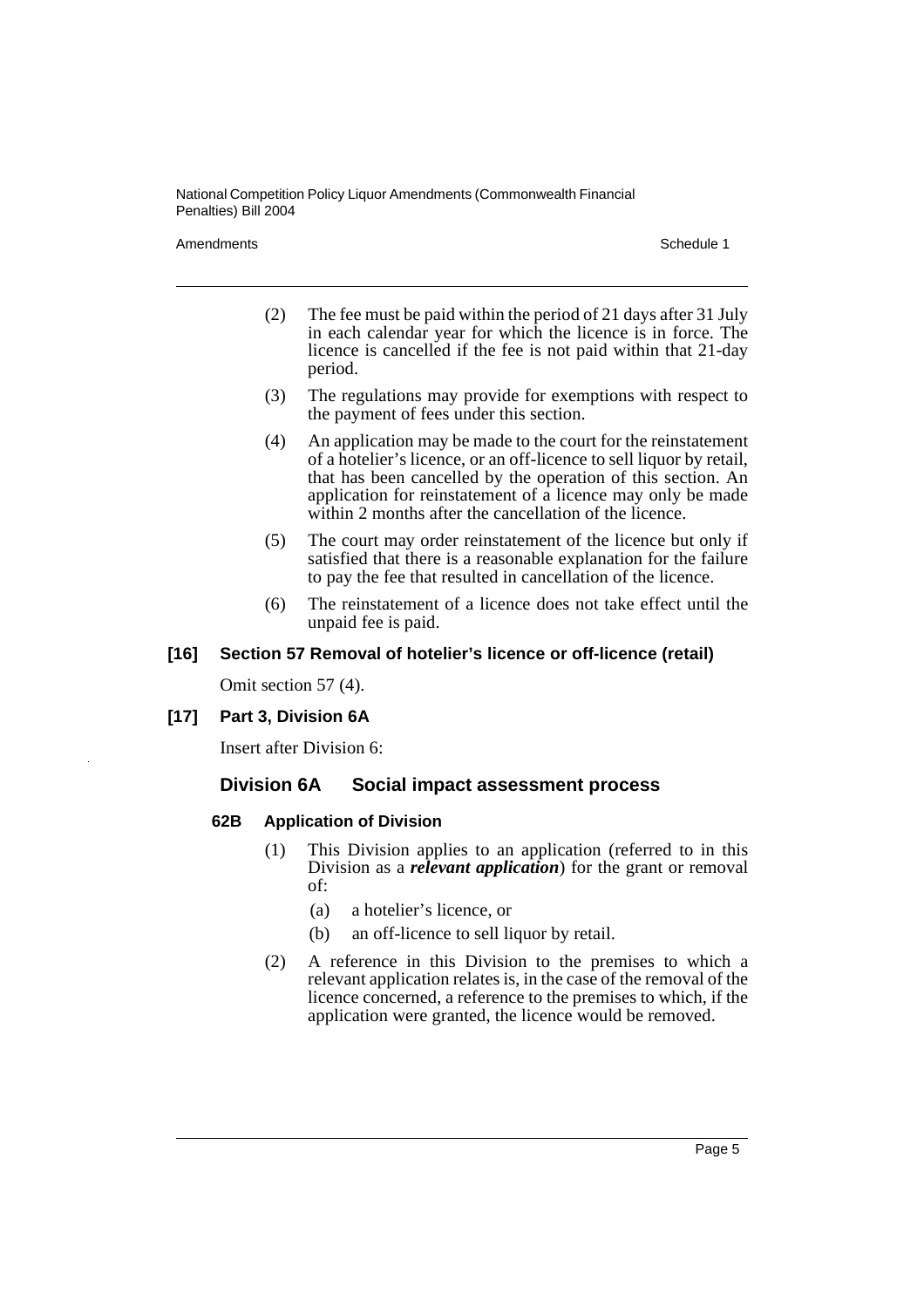Schedule 1 Amendments

#### **62C Social impact assessment required before relevant application may be granted**

- (1) The court must not grant a relevant application unless:
	- (a) a social impact assessment has been provided to the Board in connection with the application, and
	- (b) the Board has approved the social impact assessment.
- (2) A social impact assessment must comply with this Division and the regulations.
- (3) A social impact assessment provided to the Board must be accompanied by such fee as may be prescribed by the regulations.
- (4) A social impact assessment may be provided before the relevant application to which it relates is made.

#### **62D Requirements in relation to social impact assessments**

The regulations may make provision for or with respect to the following:

- (a) the requirements that must be satisfied in connection with a social impact assessment,
- (b) the matters to be assessed or addressed by a social impact assessment,
- (c) the information to be provided by a social impact assessment.

#### **62E Advertising of social impact assessment**

- (1) If a social impact assessment is provided to the Board in connection with a relevant application, the applicant must:
	- (a) place a copy of the social impact assessment on public exhibition at the premises to which the application relates, and
	- (b) publish an advertisement in relation to the social impact assessment:
		- (i) in a newspaper circulating throughout the State, and
		- (ii) in a local newspaper circulating in the local government area in which the premises are situated, and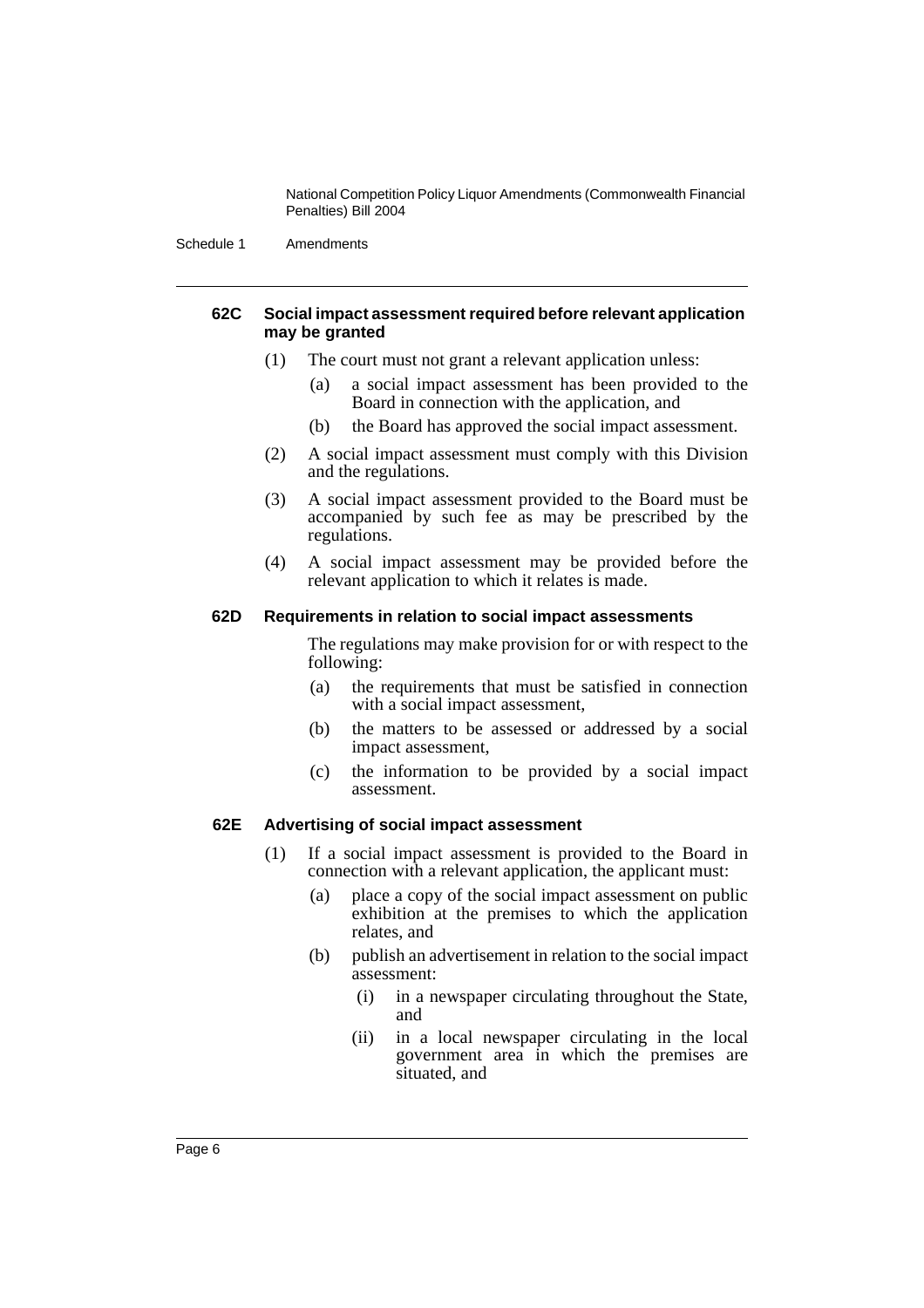Amendments and the set of the set of the set of the set of the set of the Schedule 1

- (c) provide a copy of the social impact assessment to the Director and the local council for that area at or before the time the advertisement is published.
- (2) If the premises to which the relevant application relates are not yet erected or occupied by the applicant, subsection (1) (a) is complied with if the social impact assessment is dealt with as provided by the regulations.
- (3) The advertisement under subsection (1) (b) must:
	- (a) be in the form approved by the Board, and
	- (b) state that a copy of the social impact assessment will be available for public inspection at the place specified in the advertisement, and
	- (c) invite written submissions on the matter to be made to the Board within 30 days after the publication of the advertisement.
- (4) The social impact assessment is not to be determined by the Board until after the expiration of that 30-day period.
- (5) In determining the social impact assessment, the Board must take into account any written submission made on the matter within that 30-day period.
- (6) The regulations may exclude any specified class of social impact assessments from the operation of this section.

#### **62F Approval of social impact assessment**

- (1) The Board may approve a social impact assessment that is provided in connection with a relevant application only if the Board is satisfied that:
	- (a) the social impact assessment complies with this Division and the regulations, and
	- (b) the overall social impact of the application being granted by the court will not be detrimental to the local community or to the broader community.
- (2) If, in determining a social impact assessment, the Board incurs any costs that are not covered by the fee referred to in section 62C (3), the applicant is liable to meet those costs. The Board may refuse to determine the social impact assessment until any such costs are paid or provision, to the Board's satisfaction, has been made for their payment.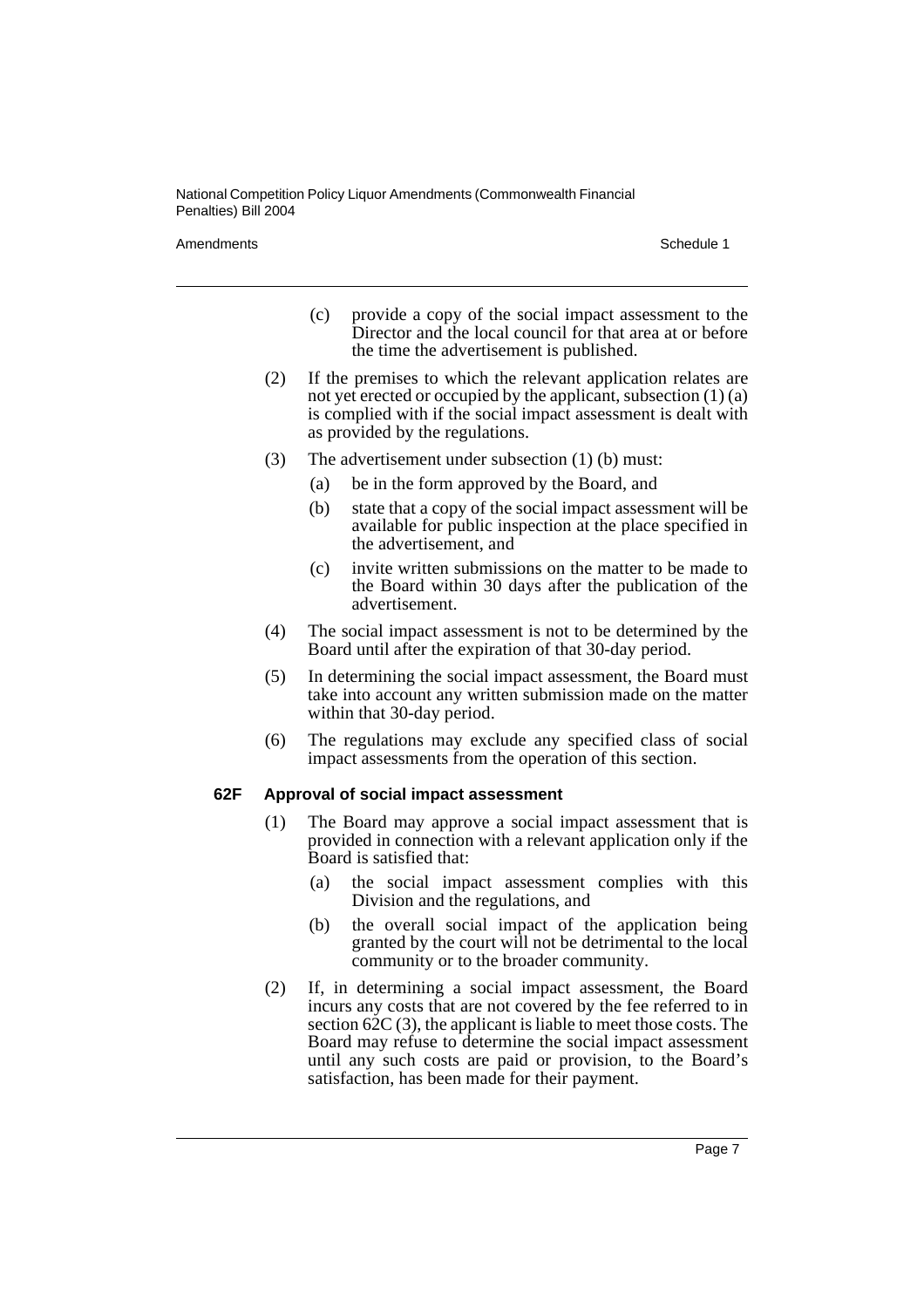Schedule 1 Amendments

- (3) The Minister may issue written guidelines to the Board in relation to the following matters:
	- (a) the factors that are to be taken into account by the Board in determining a social impact assessment,
	- (b) the criteria for determining the local community and the broader community for the purposes of subsection (1) (b),
	- (c) the manner in which the Board is to exercise its functions in relation to a social impact assessment,
	- (d) the appropriate form for a social impact assessment.
- (4) In exercising any of its functions in relation to a social impact assessment, the Board is subject to the guidelines issued by the Minister under subsection (3).
- (5) Sections 40 and 41 of the *Interpretation Act 1987* apply to the guidelines in the same way as those sections apply to statutory rules.

#### **[18] Schedule 1 Savings and transitional provisions**

Insert at the end of clause 1 (1):

*National Competition Policy Liquor Amendments (Commonwealth Financial Penalties) Act 2004*

#### **[19] Schedule 1, Part 21**

Insert after Part 20:

## **Part 21 National Competition Policy Liquor Amendments (Commonwealth Financial Penalties) Act 2004**

#### **94 Pending applications**

- (1) The amendments made to this Act by Schedule 1 [2]–[7], [11]–[14], [16] and [17] to the *National Competition Policy Liquor Amendments (Commonwealth Financial Penalties) Act 2004* do not apply:
	- (a) to an application pending under this Act on the commencement of those amendments, or